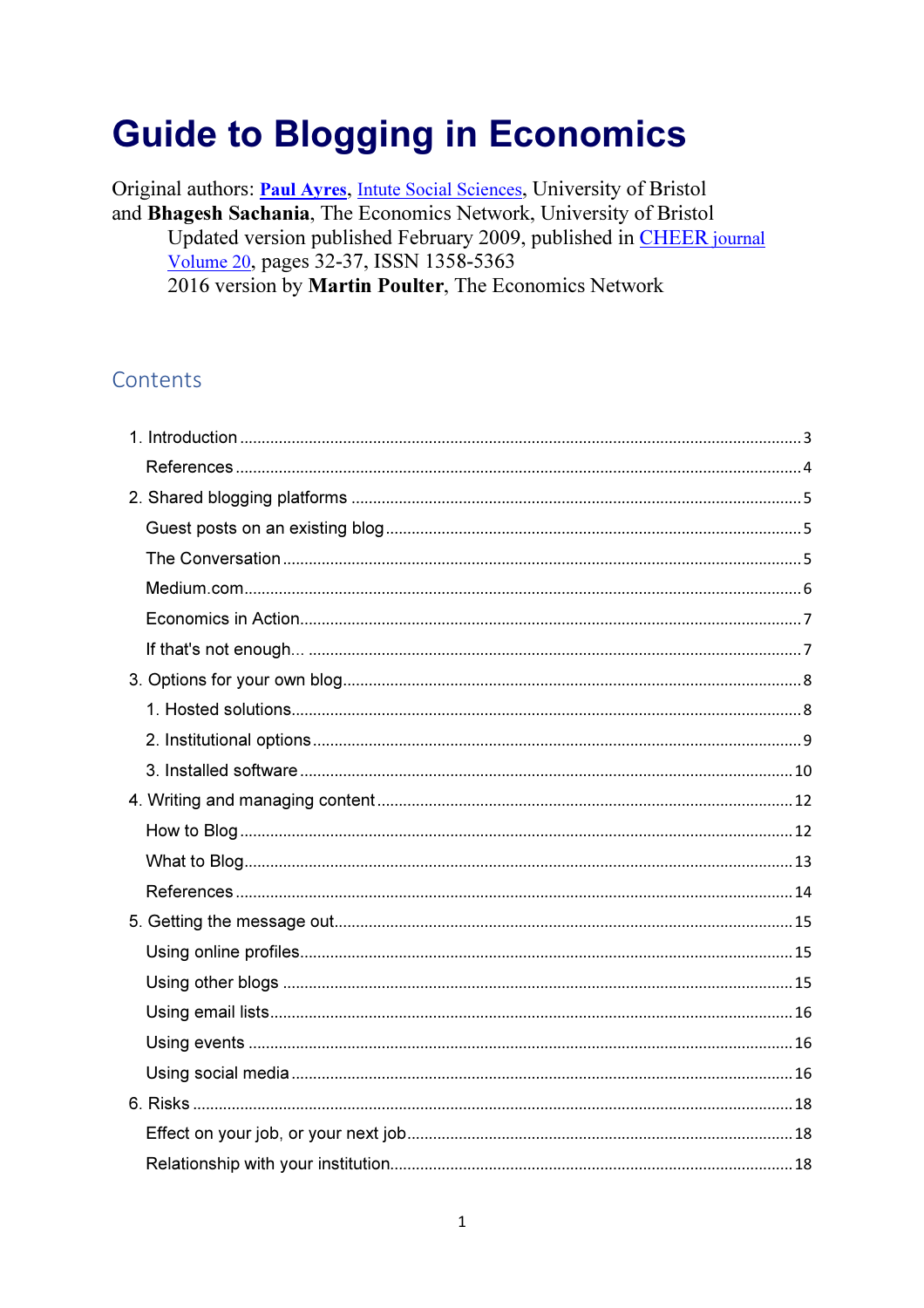| Professor-written blogs which cover interesting developments that relate to the theme of |  |
|------------------------------------------------------------------------------------------|--|
|                                                                                          |  |
|                                                                                          |  |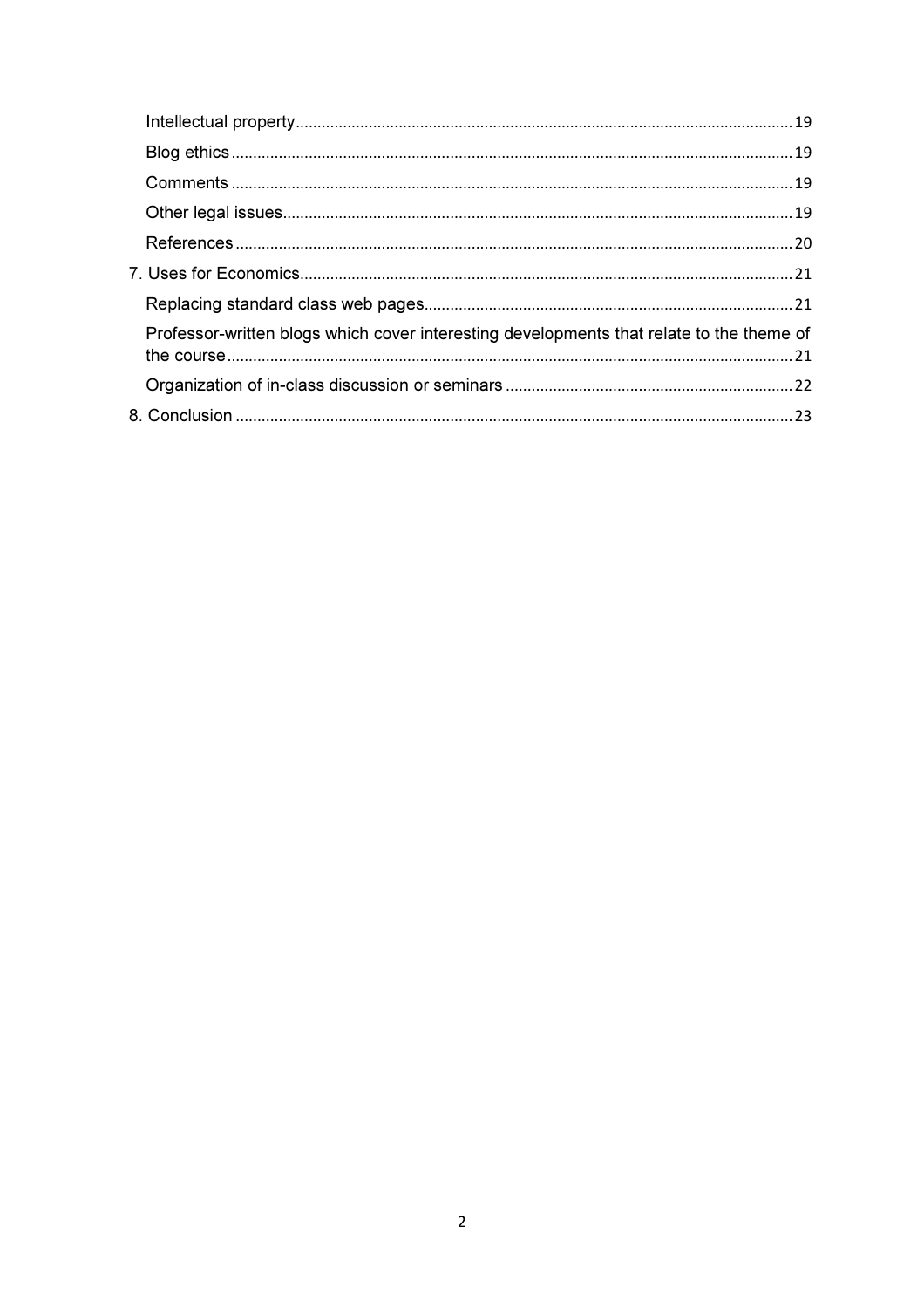## 1. Introduction

" 'I certainly have not found a comparable way to get my ideas out. It allows me to have a voice I would not otherwise get,' Mr [Brad] Setser says. Blogs have enabled economists to turn their microphones into megaphones." -"The invisible hand on the keyboard", The Economist, 3 August 2006

A blog is, in essence, an online diary-style website. Simple software enables writers to create short articles in a form, and publish at the press of a button. It is a quick-and-easy way to publish on the web without having to be a web geek. The articles appear on the site in chronological order, with the most recent at the top of the page. As time goes on, they are automatically archived by date and by topic.

What is the case for blogging among the economics community? One of the best known blogging economists, Brad DeLong of the University of California at Berkeley, says that blogging gives him access to an "invisible college" of people who will react to his opinions, point him to more interesting things, help him to raise the level of debate on economic issues and bring it to a mass audience. He neatly sums up blogging as "turbo charging of the public sphere of information and debate", which he hopes will make him smarter and more productive.

Blogs do this by being interactive. This takes many forms including: providing links to other websites, papers or blogs; allowing readers to comment on articles; producing a network of links, relationships and interactions across the web.

"Academically a blogpost boosts citations for the core article itself. It advertises your journal article in ways that can get it far more widely read than just pushing the article out into the ether to sink or swim on its own. A post reaches other researchers in your discipline. And because it's accessibly written, it travels well, goes overseas, gets re-tweeted and re-liked," writes Patrick Dunleavy of the LSE.

FT columnist Giles Wilkes reflects on various failings of the economics "blog-o-sphere", but still praises it for an unmatched insight into what the great minds of the day are thinking about.

"[I]ts ungated to-and-fro lets a reader eavesdrop on schools of academic thought in furious argument, rather than just be subject to whatever lecture a professor wishes to deliver. No one learns merely by reading conclusions. It is in the space between rival positions that insight sprouts up, from the synthesis of clashing thoughts."

Blogs have been around since the late 1990s according to blog pioneer Rebecca Blood, but took a while to go mainstream. In the US Presidential election of 2004 they began to be used as a major source of online news. Blogs behave in accordance with a power law whereby a small number of blogs enjoy a large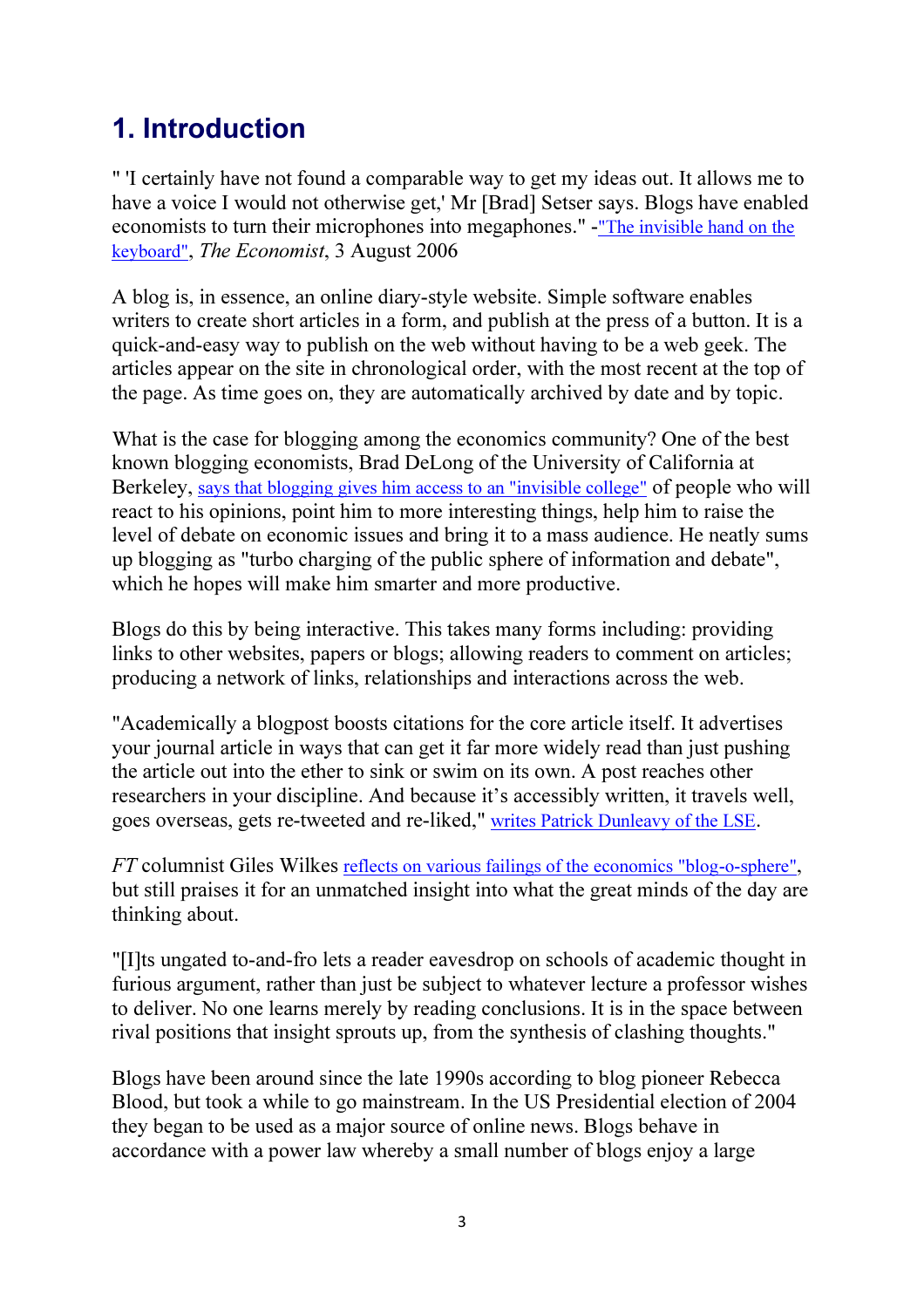amount of influence, but a "long tail" of lower-ranked blogs collectively have a huge readership.

This guide has some useful pointers for newcomers to the world of blogging. It will start with the assumption that you have something to say; something that can be digested into a short article. It might be an update about your own research, or a reaction to current events. It could be a summary or critique of a paper or a book that you've been reading. It might be in a polished style, or a note-form list of things you've been reading or thinking about.

In the rest of this guide we will look at how to get this message out to an audience of fellow economists and lay people. We will explain different blogging platforms, but grisly technical detail will be unnecessary. Finally we will focus on specific uses of blogs in economics and some case studies of how they are used in teaching.

#### **References**

- "Blog" / Wikipedia
- Blogs / from The Economist
- Power Laws, Weblogs and Inequality / Clay Shirky, 2003
- The Internet and Campaign 2004 / Pew Internet Research Center
- The Invisible College / J. Bradford DeLong, 2006
- How I learnt to love the economic blogosphere / Giles Wilkes, 2016
- State of the Blogosphere, 2008 / Technorati.com
- Weblogs a history and perspective / Rebecca Blood, 2000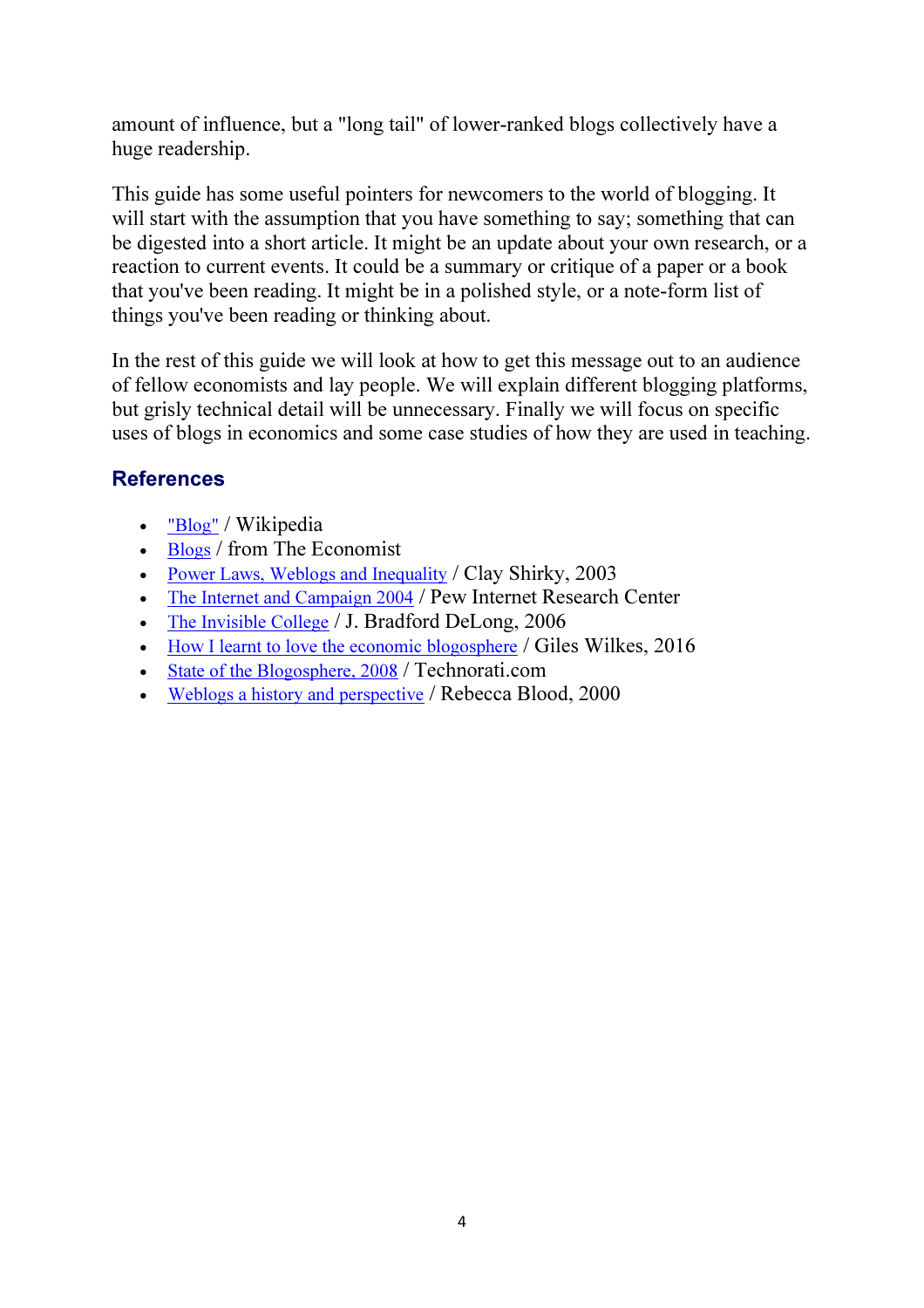## 2. Shared blogging platforms

Let's say you want to get your views out without setting up a blog. Perhaps you don't ever intend to run your own blog. Alternatively, you might consider starting a blog, but want to dip your toe in the water first, seeing how an audience reacts. There are various ways to get your essay to an existing audience.

#### Guest posts on an existing blog

When somebody has an established blog, they need a regular stream of new and interesting posts to maintain their audience. So it's an attractive option to host relevant one-off posts by guest authors. Some blogs welcome guest posts: others only publish the designated author or group of authors. It's entirely up to the blog owner.

So, you might be welcome as a guest author on someone's blog, but scattershot, unsolicited offers to write will get lost amongst the spam. Instead, follow your favourite blogs, offer constructive comments, and get to know what topics the blog owners are interested in and if they ever host guest posts. Get your name known to the owner(s) before contacting them to suggest the specific topic or perspective you could write about.

Be prepared for the response "I don't want to post that on my blog, but if you post it elsewhere, I'll link to it and discuss it." In this case, consider one of the publishing options below or in the next section.

#### The Conversation



The Conversation is run by a consortium of universities and its aim is captured in the slogan "Academic rigour, journalistic flair". It provides commentary on all sorts of topical issues, written by qualified academic experts but for a lay audience. Articles might be topical in the sense of reacting to news such as a Budget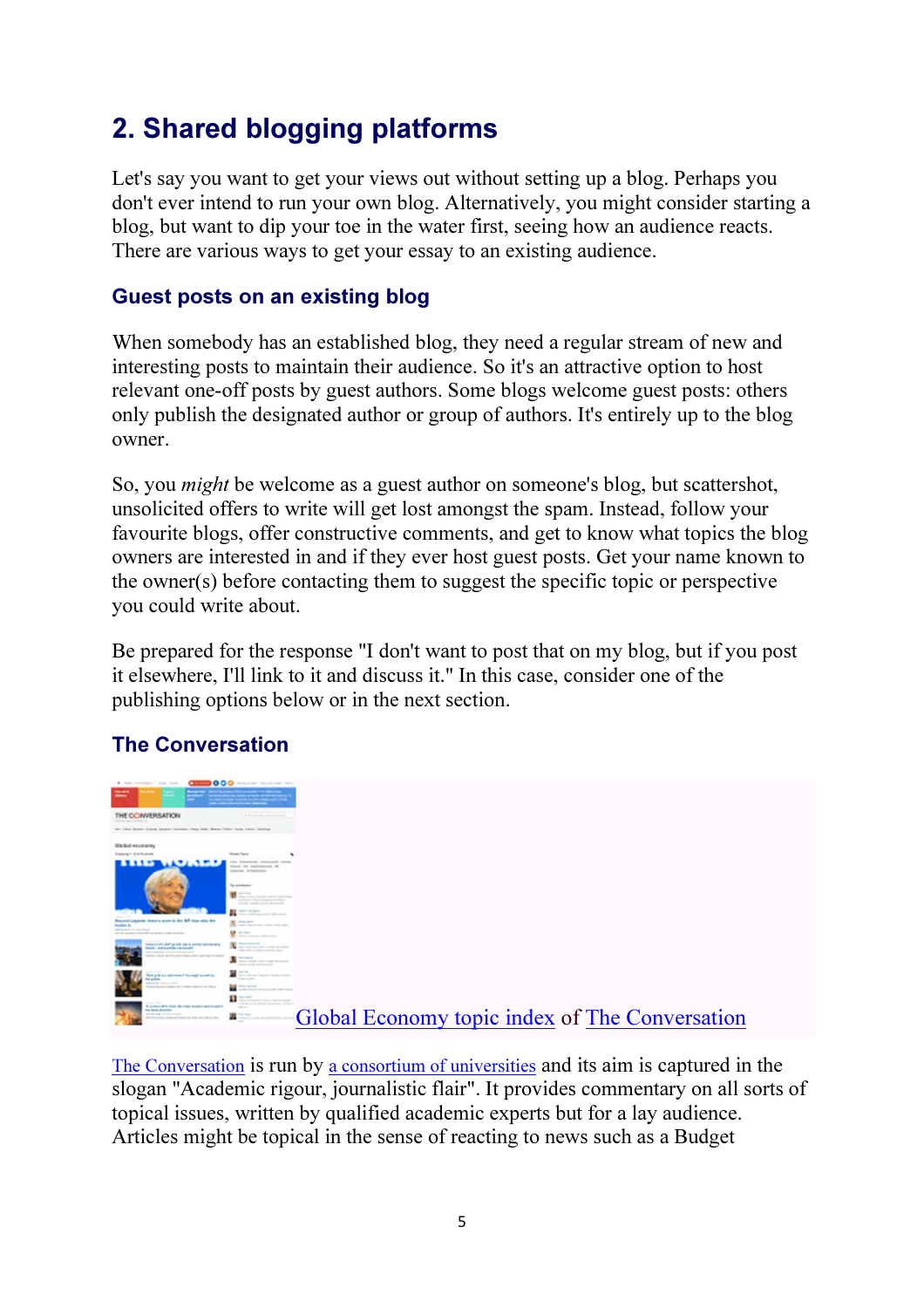statement, or in the sense of giving an "explainer" in advance of the event to set out its context.

You can register as a contributor, declaring your academic post and qualifications, through a form on the site.

If your university is part of the consortium, your press office may already be in touch with The Conversation, promoting the expertise of the university's staff. It can be a good idea to make yourself known to the press office, telling them the issue you'd be interested in writing about if the opportunity arises. Bear in mind that the site's topical focus means you may have to write a piece at short notice.

The Conversation has a Creative Commons Attribution NoDerivatives licence, so posts from the site can be reused, unaltered, elsewhere. For example, if newspapers want an opinion column on a topical issue, they can copy from The Conversation, but must attribute the author.

#### Some economics posts on The Conversation:

- "NHS outpaces the UK economy in productivity gains" by Andrew Street and Katia Grasic
- "Explainer: how does the weather affect the economy?" by Geraint Johnes
- "There hasn't been any austerity in the  $UK -$  and that might explain the upturn" by W. David McCausland

#### Medium.com

Medium is a platform on which people can submit, share and comment on essays, and where readers can tailor the kind of essays that are visible to them. Think of it as like Twitter but with essay-length posts. In fact, if you have a Twitter account, you can use it to log in to Medium.

As well as a distinctive, readable, look, Medium has popularised some novel ways to interact. Readers can comment on specific places in the text, not just at the foot of the page. They can also bookmark and share highlighted quotes from the text. At the time of writing, the site is free and without adverts. It remains to be seen what will change as they come under pressure to monetise.

Authors have a variety of licensing options on Medium. The site does not claim any rights to users' posts, and it is possible to select a Creative Commons licence which allows reuse on other sites and publications.

#### Some economics posts on Medium:

• "Thoughts on 'Teaching Economics after the Crash'" by Karl Whelan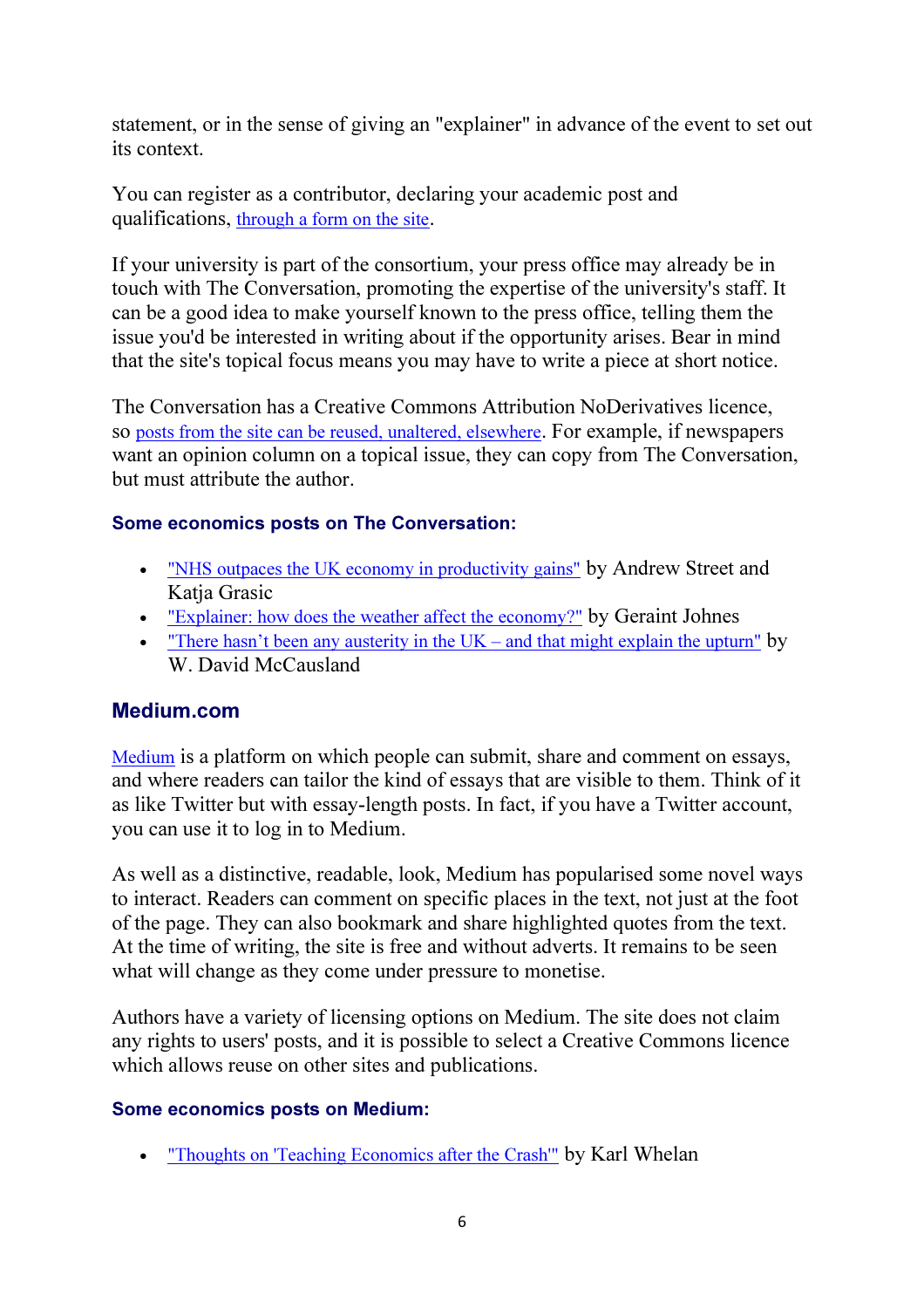- "Why The 3 Men Who Violently Robbed Me Are Bad At Economics" by Ezra Winter
- "Self-Driving Trucks Are Going to Hit Us Like a Human-Driven Truck" by Scott Santens

#### Economics in Action

To complete this section, a word from our sponsors. The Economics Network's site for prospective students, Why Study Economics?, runs a blog showing real-world illustrations of economic concepts. It welcomes guest posts from academics who want to raise interest in the modules they teach. Authors of relevant books have contributed passages from the book or e-mail interviews as blog posts. Contact econ-network@bristol.ac.uk to suggest a post.

#### If that's not enough...

In this section, we've looked at existing platforms to get your ideas out to a wide audience. Perhaps you would prefer something more strongly connected to your own name (or your project's name); part of your official web presence rather than your text on someone else's site. Or perhaps you have a specific need such as a course blog that only your students can comment on. If so, read the next section about setting up your own blog.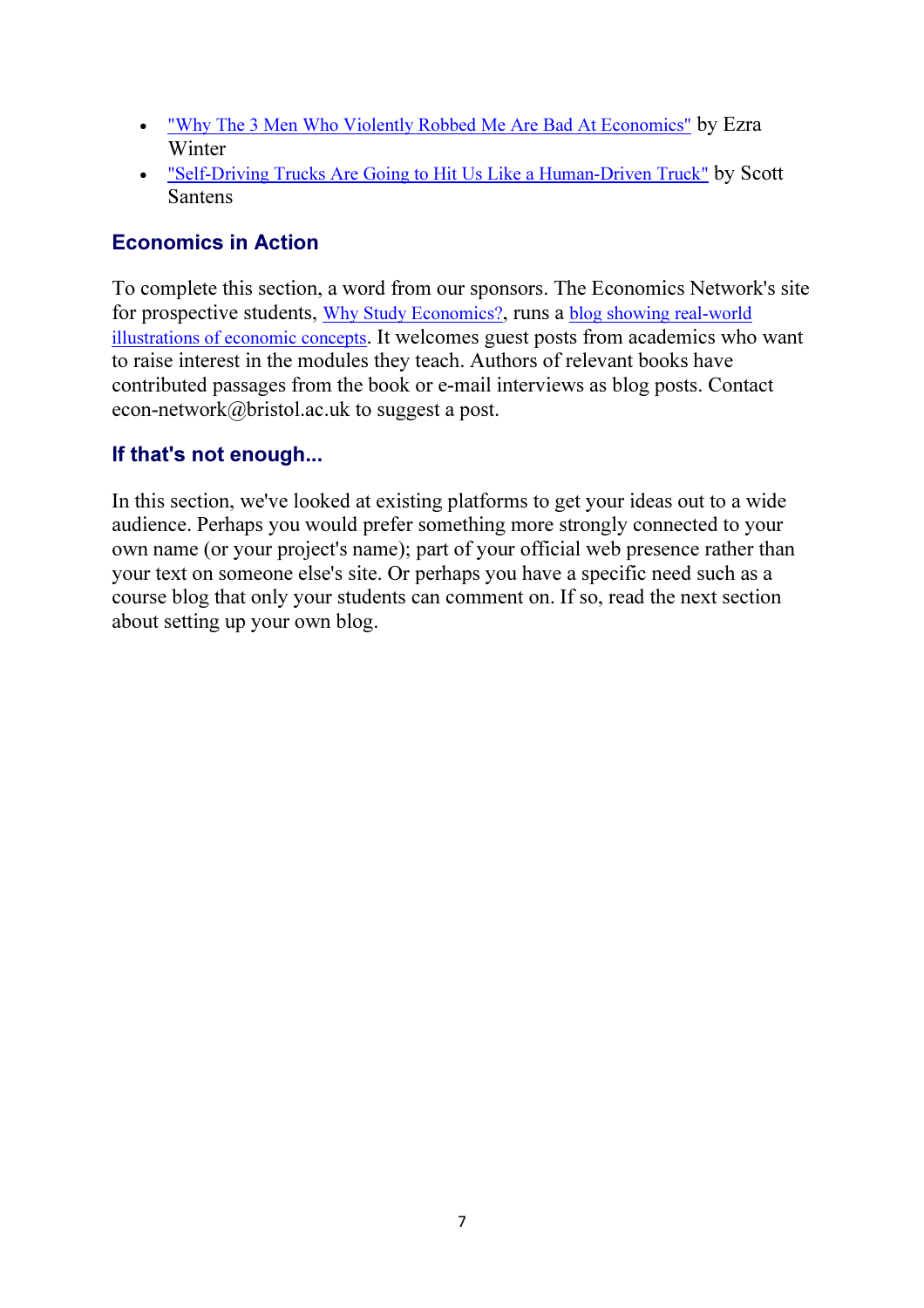## 3. Options for your own blog

Once you have decided to start your own blog, you need to ask yourself:

- Do you have technical support available, or do you want maximum ease?
- Do you want a customised design, or are you happy to choose from some templates?
- Is an ordinary blog enough, or do you have specific needs such as a multiauthor or password-protected blog?

Your answers affect whether it will be better to use a commercial service, your own server, or an institutional platform.

### 1. Hosted solutions

Hosted software is where a company has set up blogging software for you on the Internet, enabling you to sign up for an account, log in to the system, and start blogging straight away. There is a large range of hosted solutions out there, which vary greatly in terms of quality, features and whether you wish to pay for them.

The key advantage of a hosted solution is that you do not need any technical skills or intervention to start blogging. This means that you can get writing immediately and it is a good way to introduce yourself to how blogs work and the mechanics of posting articles and receiving comments.

You will be restricted in terms of the look and feel of the blog - usually in the form of templates provided by the company. You may also be restricted in terms of the functionality a particular blogging software package may provide - whether you can add multiple authors, assign categories to posts or set up more than one blog.

Three of the most popular hosted blogging solutions are:

### Blogger/ Blogspot



Simon Wren-Lewis' blog, as of March 2016: created in

Blogger with a standard template.

Blogger is free and owned by Google - all you need to get started is a valid email address and to register at their website. Perhaps confusingly, Blogger is the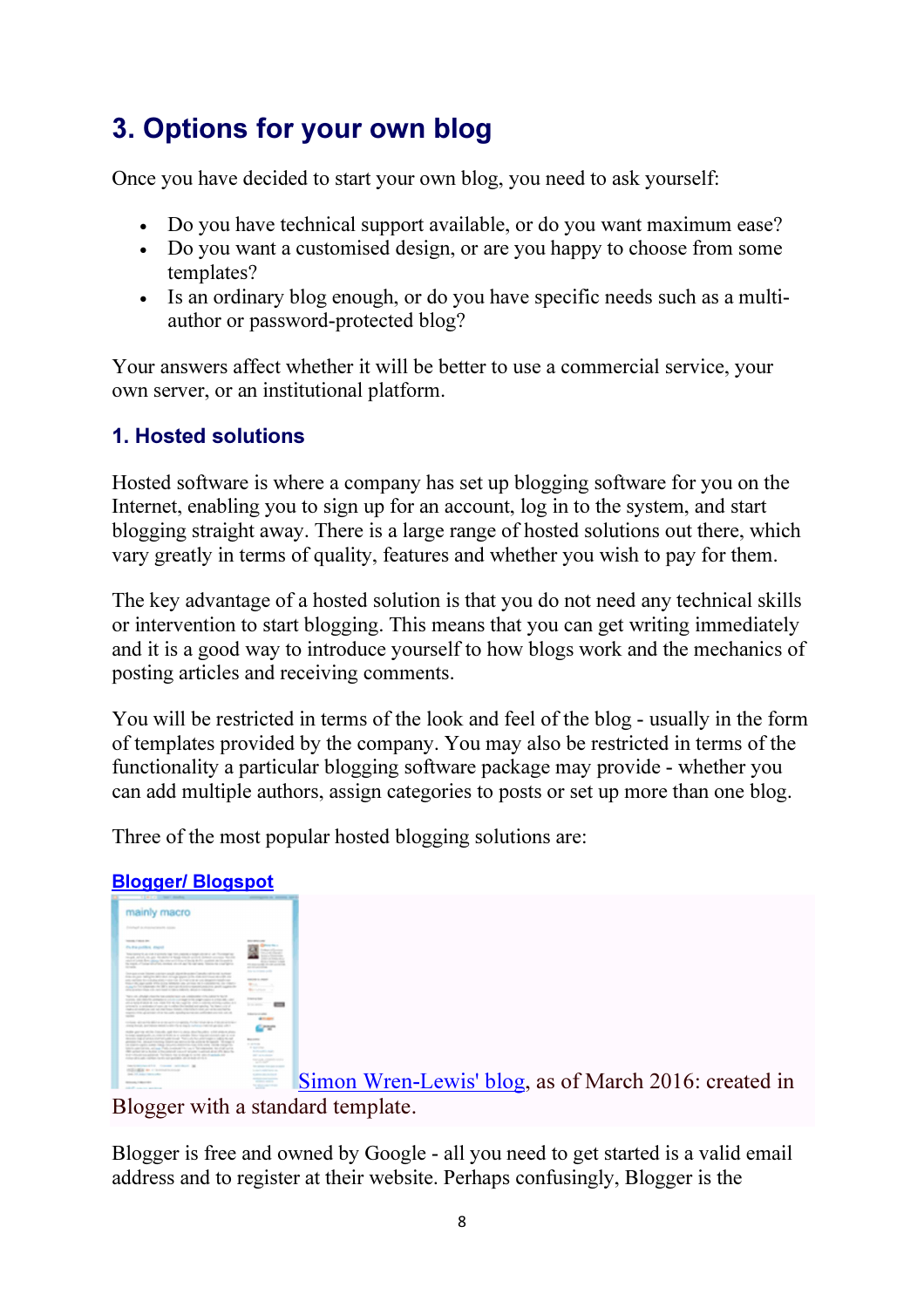software but Blogspot is the hosting service, so Blogger sites usually have .blogspot.com in their web address.

Greg Mankiw's (Harvard University) student-focused blog, and Conversable Economist by Timothy Taylor, editor of the Journal of Economic Perspectives, use Blogger.

#### WordPress.com

A hosted version of the open source WordPress blogging software (see below), that is free to use and surprisingly rich in features, but some extra features like using your own design template or getting a personalised web address can be paid for.

The Everyday Economist by Josh Hendrickson (of the University of Mississippi) and the Real World Economics Review use WordPress.com

#### Typepad

Typepad has a range of pay-monthly options, with the cheapest offering one blog produced by a single author, ranging to a package offering an unlimited number of blogs and unlimited storage.

Economist's View by Mark Thoma of the University of Oregon and Bradford DeLong's (University of California, Berkeley) personal blog are hosted on Typepad.

#### 2. Institutional options

Your institution may already provide a blogging platform. Virtual Learning Environments (VLEs) such as Blackboard or Moodle usually come with a blogging module already built in. This has the advantage of being integrated with a system you and your students may already be familiar with, but the functionality is usually less impressive than dedicated blogging software.

Another possibility is that your institution offers its own blogging platform. This is not widespread in the UK, but the University of Warwick and University of Nottingham are among those with their own platform. It may be worth asking your library, computing or information service whether they have a recommended blogging product they support.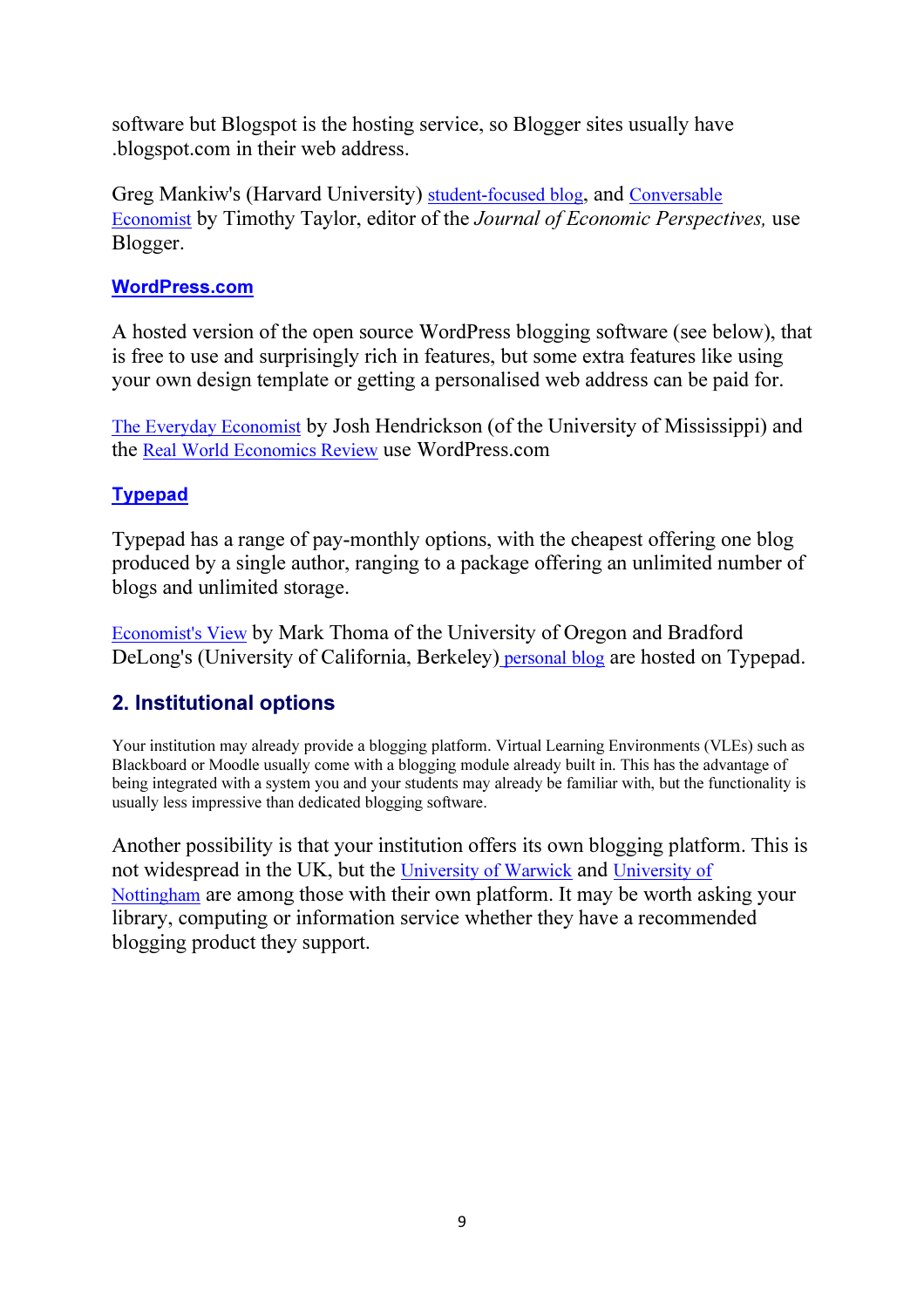#### 3. Installed software



The Freakonomics blog, as of March 2016: a heavilycustomised design using Wordpress software.

The above options will let you set up a blog in minutes, quite easily and for free, depending on the account you choose. If you're happy with that, skip the rest of this section. However, maybe you want not just a choice of designs but total control of the design. Perhaps you don't want adverts on your blog, which commercial services might show. Perhaps you do want adverts, but for your products or for the revenue to come to you. Maybe you want the blog to be integrated with other software. If so, you should consider installing blog software on a server you run, or rent through a commercial web-hosting service.

This will require blogging software (which you can get at no charge), access to a web server on which to host it, and access to the technical skills to configure and manage it all. Once the blog is designed and configured, there is very little ongoing work required, but it is not zero: there will be occasional updates and security fixes to apply.

The intricacies of web server maintenance and the various technical skills needed to run them are outside the scope of this guide, but you could consult within your institution as to what support is available, or look for web hosting companies that include blog software as part of their package.

The present market leader is:

#### **WordPress**

WordPress is an open source blogging platform. It is freely available and has a dedicated community of developers working on new features that can be easily integrated into the software, via plugins or widgets that add extra functionality. The design of the blog can be changed at the click of the mouse, thanks to a library of downloadable themes.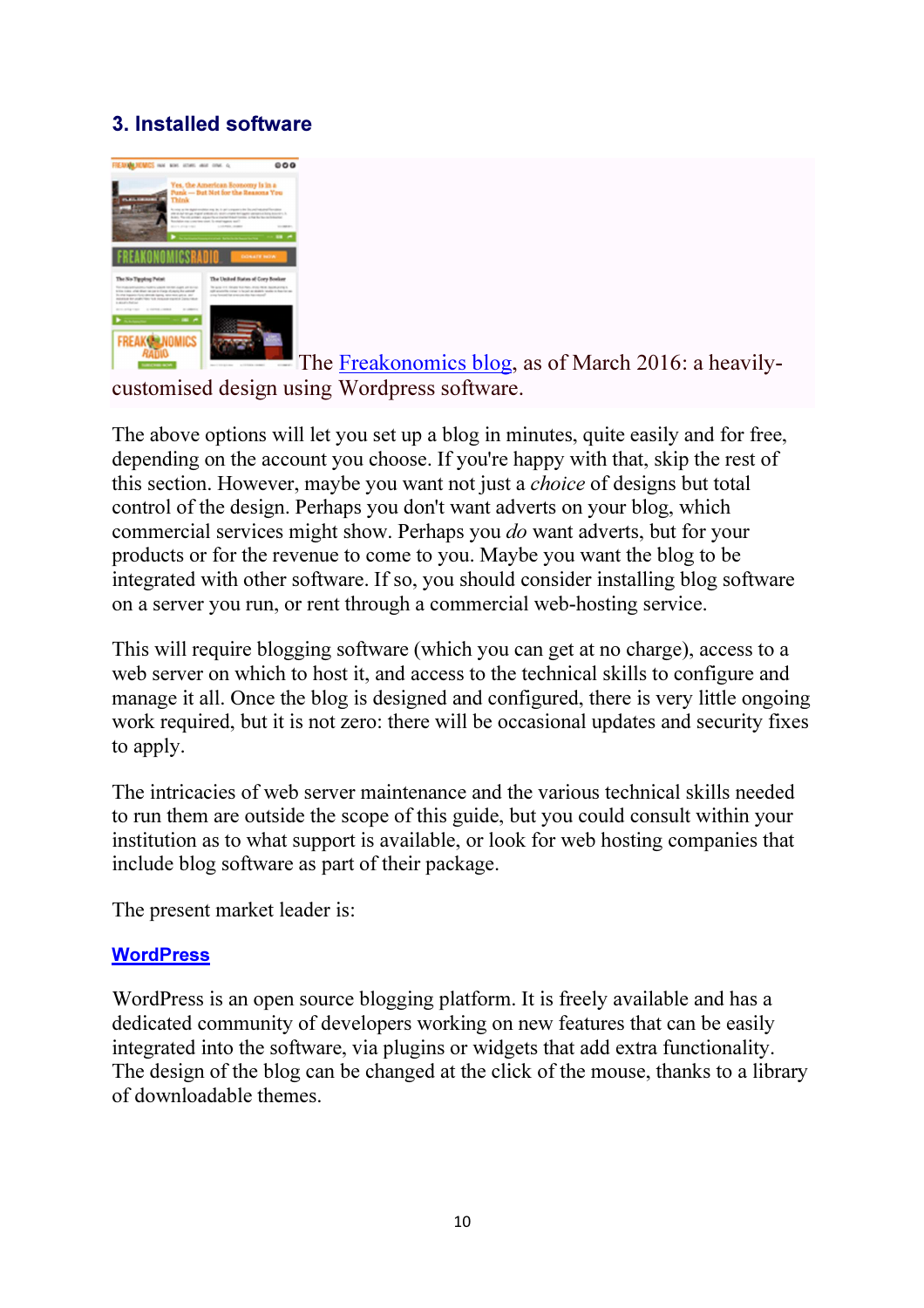Marginal Revolution by Tyler Cowen and Alex Tabbarok and The Enlightened Economist featuring book reviews by Diane Coyle of the University of Manchester use WordPress.

The site FirstSiteGuide has a more detailed overview of features of the Wordpress software and what's involved, along with other introductory guides to creating your own blog.

#### Top Tip

There are many plugins available for Wordpress. You don't strictly need any: just the Wordpress software is good enough to go. However, two plugins that we recommend are Akismet and Jetpack. They provide incredibly useful services, including spam detection and "social" links (to help readers share your posts), for free.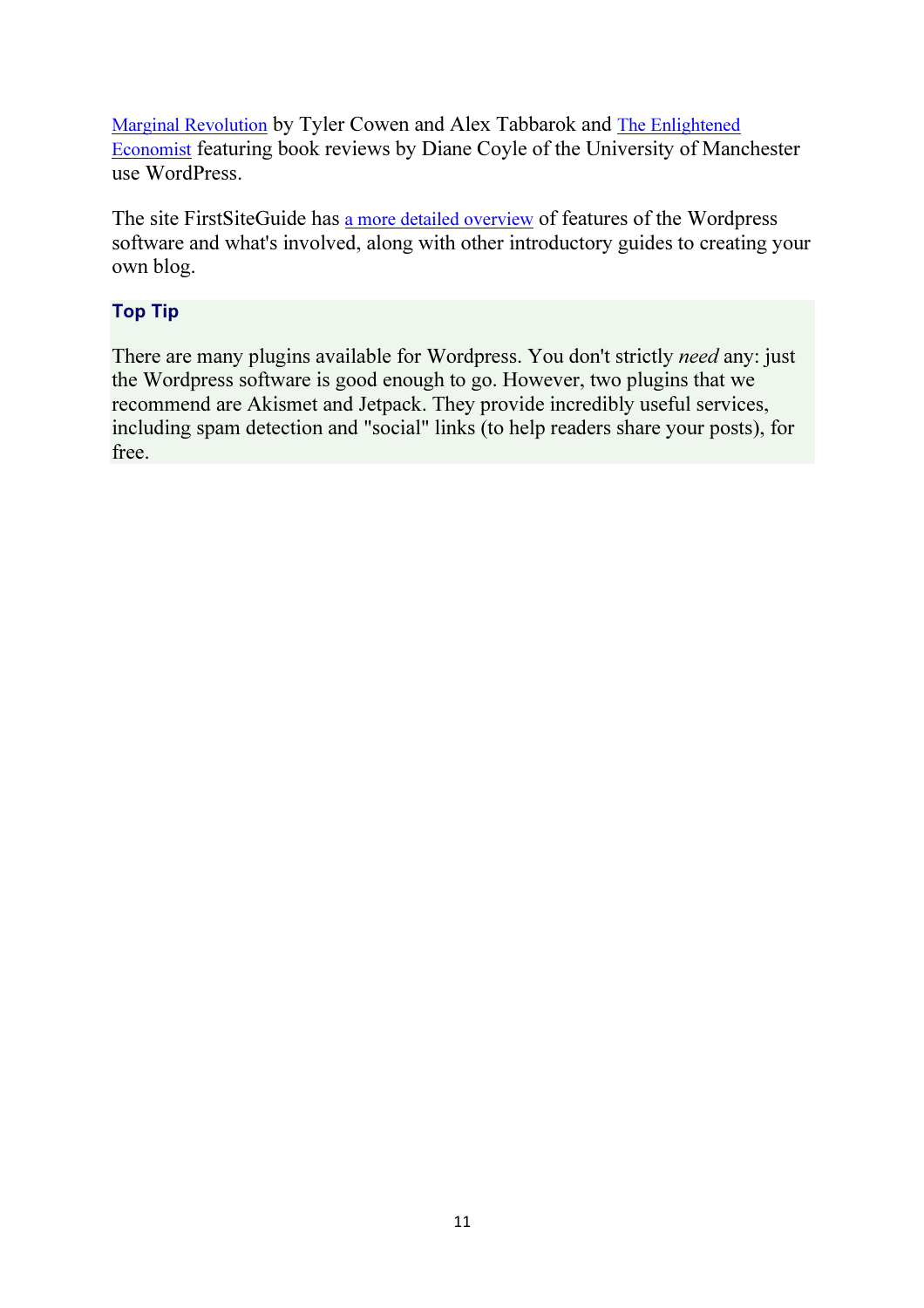### 4. Writing and managing content

Whichever platform you choose, most blogs will have a similar set of features. This part of the guide will tell you about the mechanics of blogging, i.e. how to blog, and some pointers on what you might like to write, i.e. what to blog.

#### How to Blog

Like many niche activities, blogging has its own terminology, which may seem off putting to those new to it. A typical blog will have some or all of the following characteristics:

#### Posts and pages

You may have options to "Create a new post" and "Create a new page". Both are kinds of web page. Posts are tied to a particular date: these are the main content of your blog. Over time, they will automatically move from your front page to your archive. Pages are more conventional: they will usually have their own buttons in the blog's layout. "About me", "My research", or "My teaching" would go in pages.

#### Categories and tags

Categories enable posts to be organised by subjects (or tags) and help readers to find information about a specific topic quickly and easily. Individual posts can be assigned into several categories, often just by ticking a box when writing them.

To bookmark Bradford DeLong's February 2016 post on Obamacare, the link is http://www.bradford-delong.com/2016/02/obamacare-how-is-it-doing.html . Small print at the foot of that post reveals that it has a number of categories, including Political economy. The link for this category is http://www.bradforddelong.com/political\_economy/. Rather than a specific piece of text, this bookmark will take the reader to whatever DeLong has recently written on the topic of Political economy.

As you create a blog, create categories for the main topics you write about, and apply at least one category to each post (posts can have multiple categories).

#### Top Tip

If a blog post is intended for students on a particular course, use the course code as a category. Then the link for that category will always lead to the latest announcement for that course.

#### Comments and trackbacks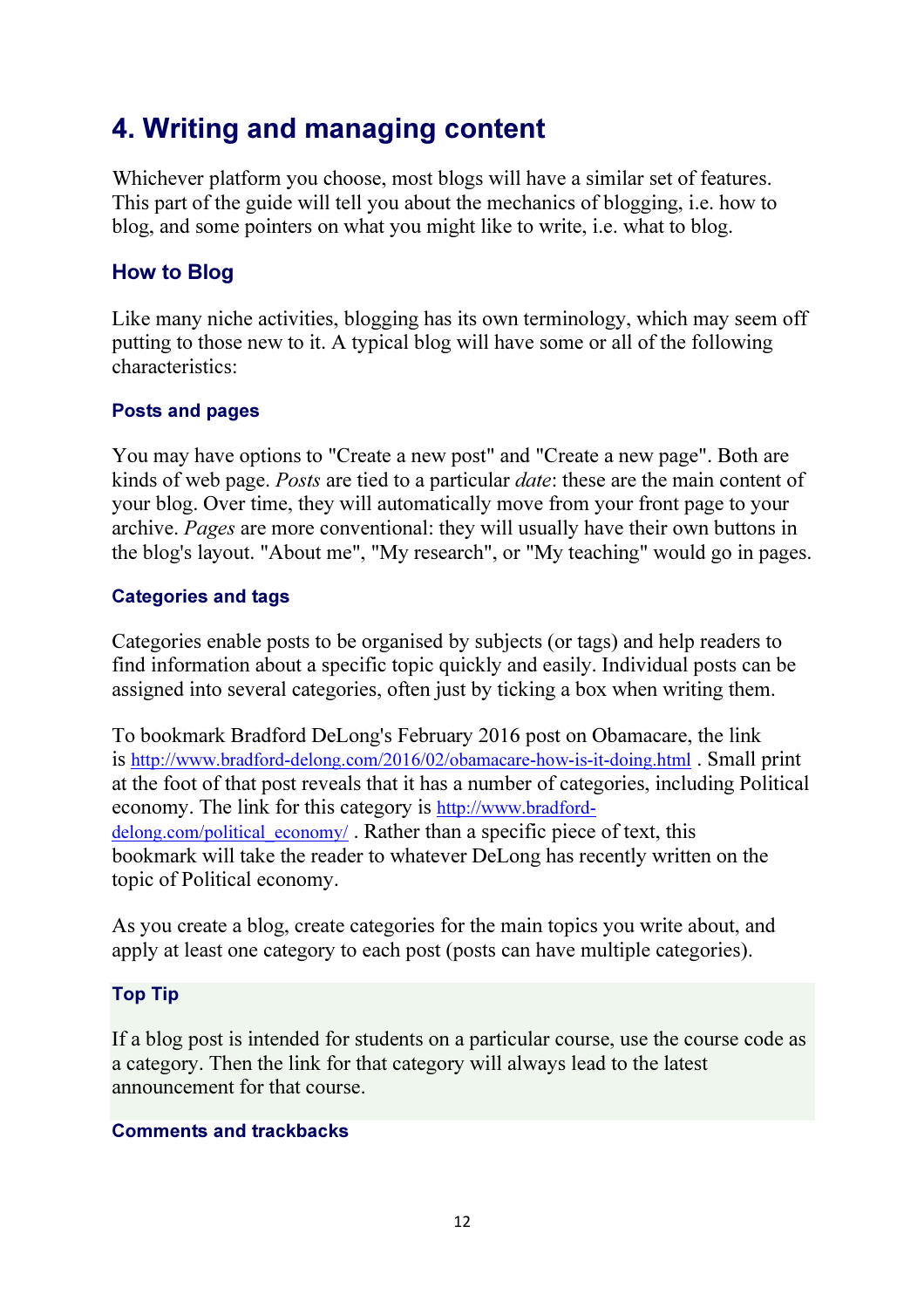Most blogging software allows readers to comment on posts. Readers can suggest corrections, clarify information or simply add their opinion on the post. Comments are normally time-stamped and include the author's name and other details. Another useful feature is that they can also be threaded allowing readers to comment on comments.

When you publish a blog post that links to a post on someone else's blog, your software will automatically send a notification which can appear as a comment on that blog, with a link back to the new post on your blog. This automated message is called a trackback.

#### Blogroll

Posts and pages, like other web pages, can contain links. You can also have a list of links as part of the blog design, so it appears on every page and post. This is called a blogroll and it usually directs a reader to interesting links that relate to the theme of the blog. As you find blogs you are interested in, add them to the blogroll for your own and your readers' benefit.

#### Archives

Archives are chronological collections of posts, enabling a reader to go back through time and see past posts. They can be arranged by day, week or month, depending on how frequently the site is updated. This is taken care of by the software.

Having a diary of your intellectual activity can be useful if you are involved in a long-term activity, such as doing doctoral research. Going back a few years on your own blog to see what you were learning about or excited about on a particular date, you might be pleasantly surprised at how far you've progressed, or be reminded of an idea that you didn't follow up on.

### What to Blog

Blogging, like other forms of online communication (e.g. email) has its own set of social conventions. It's important to be aware of the following when writing or commenting on blogs:

#### Think about your audience

Potentially anything you post can read by a global audience. And a post might be archived or cached and therefore impossible to remove. Think carefully about posting contentious or provocative material, it may spark a rise in readership, but it could make you unpopular online.

#### Clear communication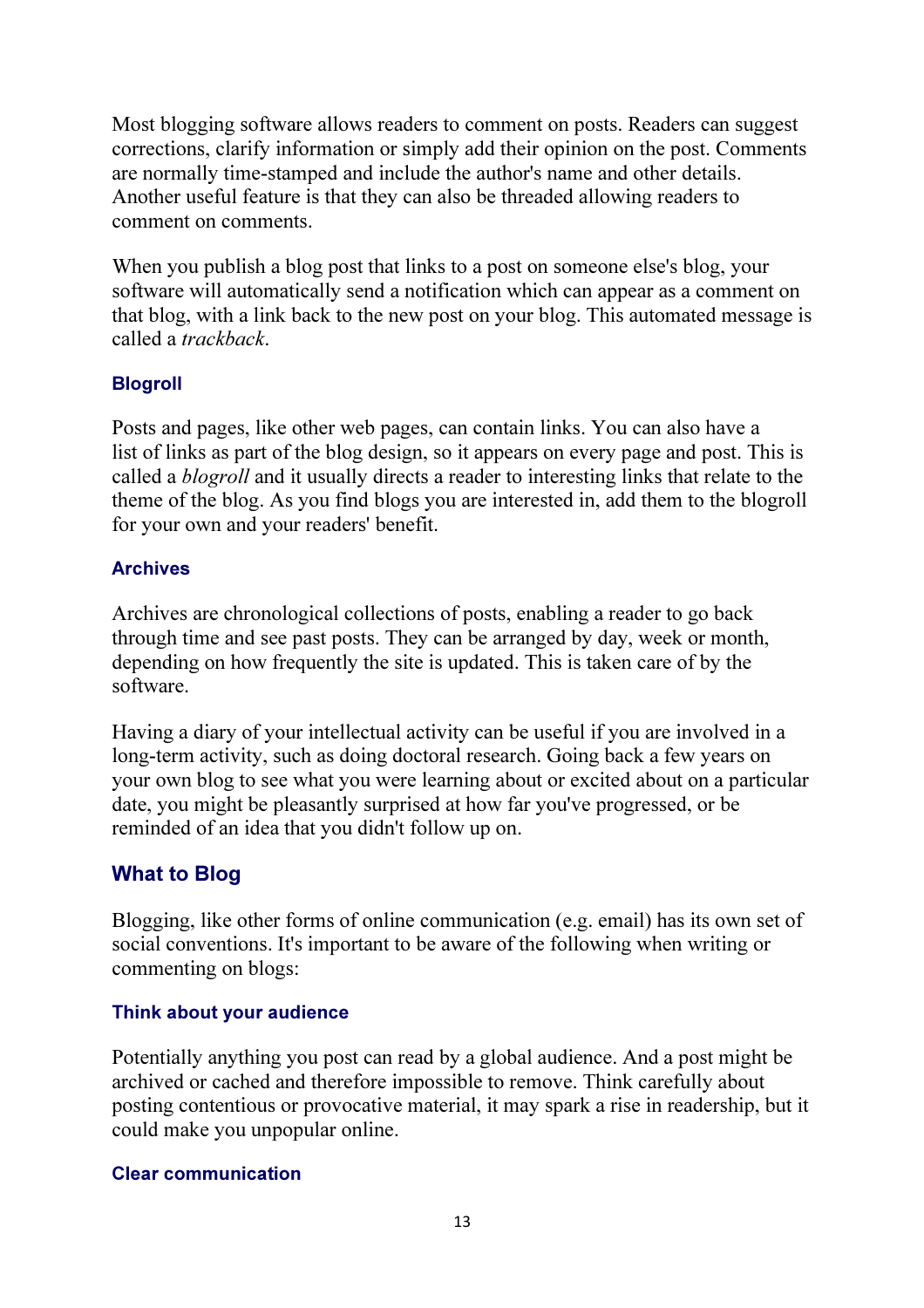The audience are aware that they are reading something quickly written and published, rather than a proper, reviewed paper. So it's okay to be brief and informal. On the other hand, non-standard abbreviations and too much jargon can put an audience off. Remember that any post might be the first that a reader encounters, so if you are using obscure terminology or extending a prior debate, provide links for context. If there are some technical terms that you use a lot, you might use a page (see above) to create a short glossary.

#### Credit sources and respect copyright

Avoid quoting large extracts from a source without the consent of the copyright holder. Credit original authors appropriately: include a link, sometimes called a HatTip, to other bloggers if you are discussing their views.

#### Correct mistakes and post updates

Mistakes are inevitable. You might discover them yourself or readers may highlight them. Correcting them adds credibility to your blog and makes it look more professional. If possible, leave the original entry intact and make corrections by adding extra material. Retrospectively deleting text from a blog entry is frowned on, as this may make some of the comments users have posted to your initial article look out of place. Consider using strikeout formatting (like this) to show edits.

#### Identify yourself and be available

Try and ensure that your readers can contact you if necessary. If you do post comments on other blogs, it's good practice to identify yourself and provide information about how you can be contacted (usually an email address).

Unattributed comments might be considered as spam. If you don't want a comment to be attributed to you then you should consider whether you really want to make it.

#### **References**

- Giant blogging terms glossary / Quick Online Tips
- How to be heard / Stephen Downes
- List of blogging terms / Wikipedia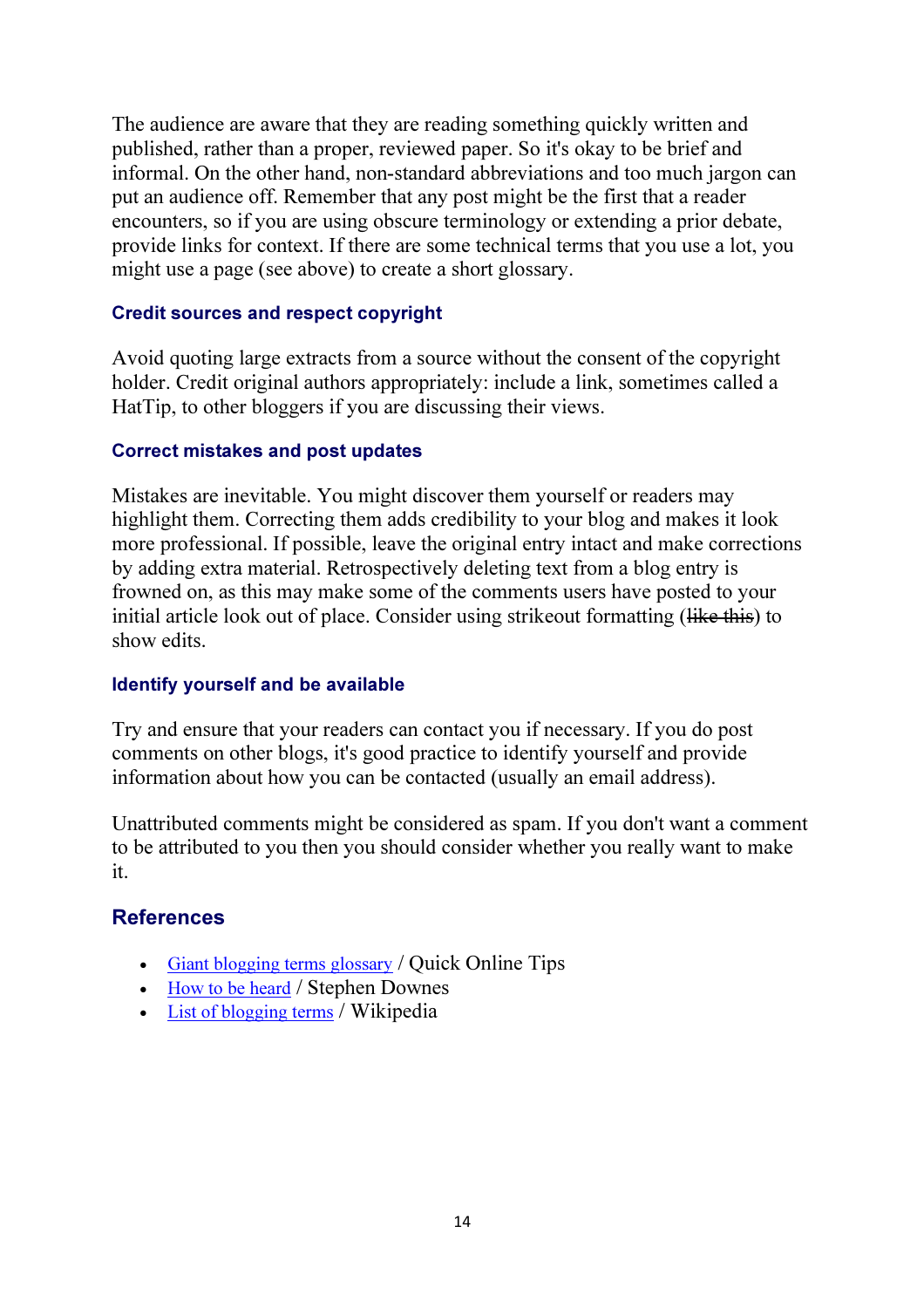### 5. Getting the message out

So you've published your thoughts online, using one of the methods from Section 2 or Section 3. If you have a limited audience such as a class of students, just give them the link. Perhaps, though, you want to get your message out as widely as possible. If you're not already a famous blogger, you'll need to do some promotion. Fortunately, you likely already have the necessary tools.

#### Using online profiles

Your institutional profile, course pages, and profiles on sites such as IDEAS, Academia.edu or Researchgate.net can all be used to link to your blog.

#### Using other blogs

Comments on a post on the Marginal Revolution blog.

Even if your blog is brand new, there is a ready-made audience for it: the people who are already reading other academic blogs on the same topic. They just need to be pointed to your blog via suitable links.

In the previous section we mentioned trackbacks; automatic notifications that appear on the blogs you link to. When you write your post, look for related posts on the blogs you are interested in, and mention them. If those blogs have trackbacks enabled, they will link back to your blog post.

When you comment on someone's blog, you can suggest a link that will appear with the comment. So taking part actively and constructively in the discussion on another blog can direct readers to your own. Parallel to our advice about guest posts in Section 2, the more your comment connects with the intellectual content of the post, the better. Vacuous comments like "I really like this blog; come and check out mine" smell like spam, and will be ignored or deleted.

It may seem paradoxical, but allowing people to republish your posts is one easy way to get links and visitors to your blog. If your

post is interesting enough, other blogs might want to reproduce it with a credit line that links back to the original, so readers get a taster of your writing and a link to find more. Many of the posts on the Impact Blog at the LSE, for example, were originally posted on the author's individual blogs. The easiest way to enable republication, while keeping the right to be credited and linked, is to explicitly give your blog a Creative Commons licence.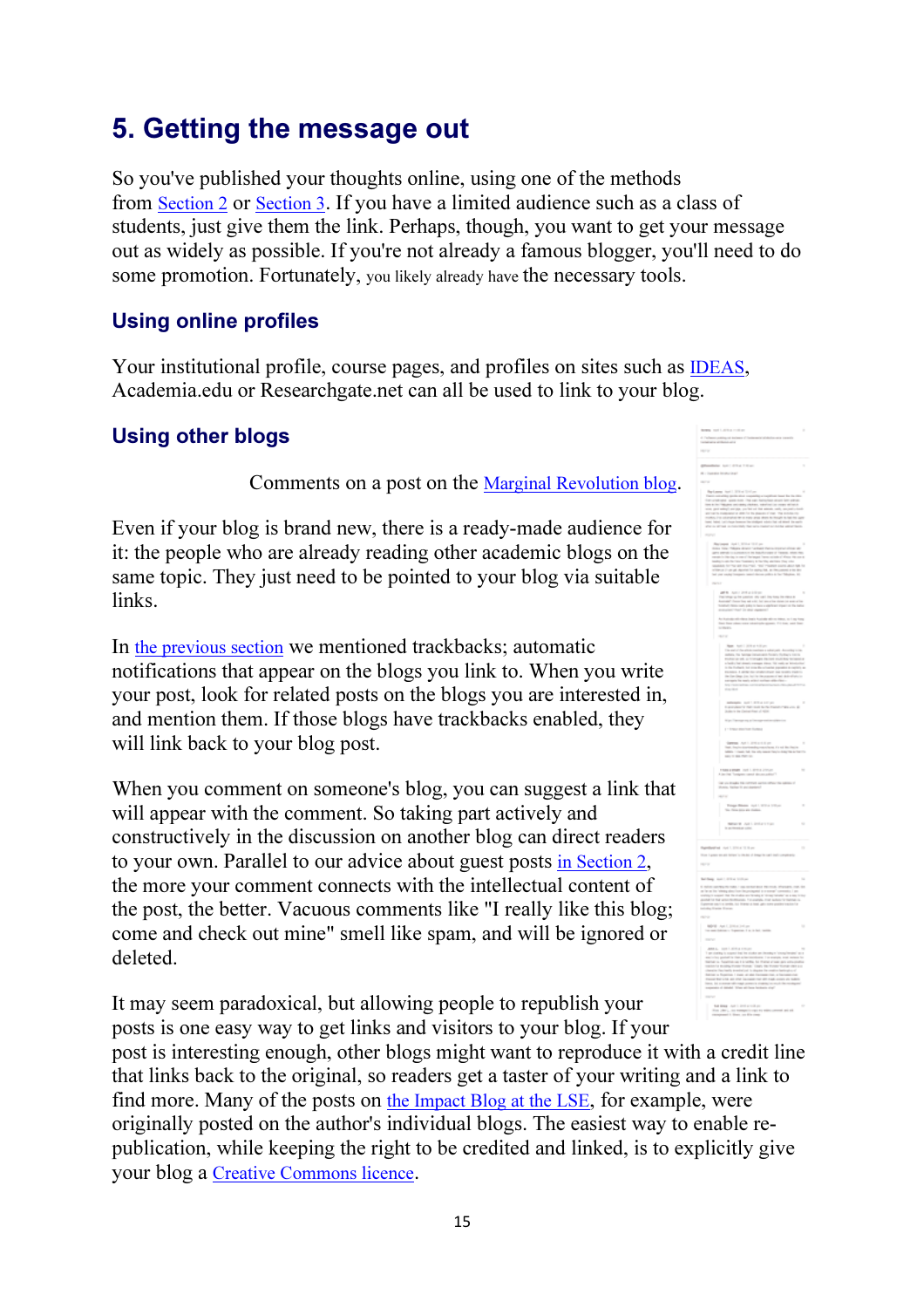#### Using email lists

Mailing lists can annoy all of us, if they get bogged down in long discussion threads that only a few participants are interested in. If the discussion does not need to be private, it can be better to have it in blog comments. That way, the mailing list subscribers just get a link to the discussion and they choose whether or not to visit, rather than having all the messages pushed into their inbox.

Hence it can be a welcome move to head off a bloated email discussion by posting an announcement such as "I've set out my thoughts on this issue on my blog. Comments are open and I welcome responses." Alternatively, "There are a lot of interesting points of view here. I've tried to summarise the different perspectives in a blog post, and I welcome comments if there are points I've missed."

Remember that if you want to quote emails you need to get the author's permission, but people usually respond well to the suggestion that their thoughts deserve a more permanent home and a wider audience.

#### Using events

When you're returning from a conference and buzzing with new ideas, you probably want to capture a summary that will be easily findable in future. A blog post is ideal: categories and the archive (see the previous section) make it easy to find your report from a specific conference, and people interested in the conference (whether they managed to attend or not) will welcome your perspective.

Draw the attention of the blog post to the conference organisers, and to speakers that you mention. They will usually welcome a quick, thoughtful reaction and will share it with their audiences.

#### Using social media

Micro-blog site Twitter lets its users post messages of up to 140 characters, and to customise which other users are visible. The 140-character limit is not conducive to deep discussion, but it is enough for the title of your latest blog post and its web link. One purpose of Twitter among academics is to get notifications of new blog posts, papers, or events.

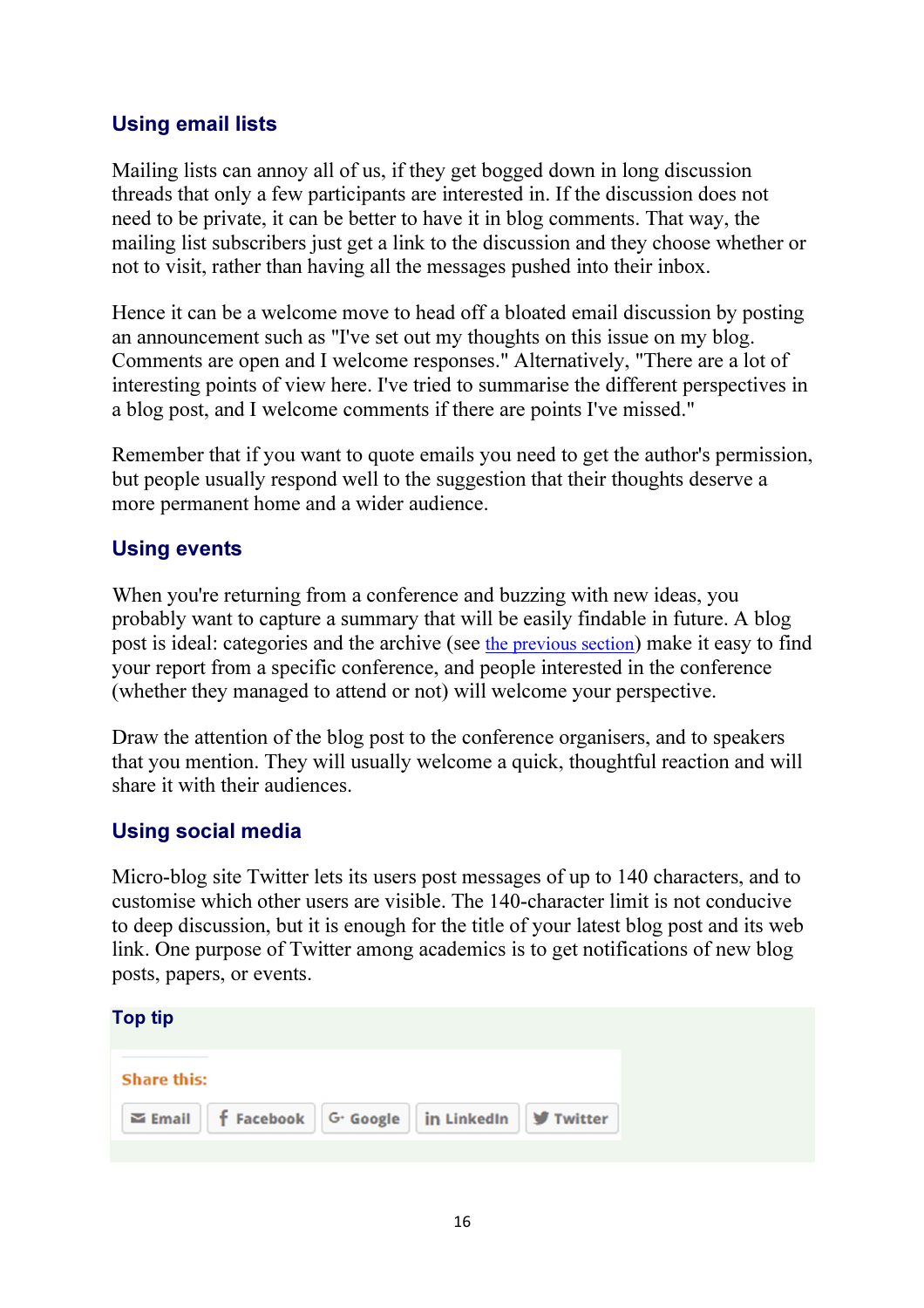Make sure *social sharing buttons* are enabled on your blog. They make it very easy for readers to share a blog post with their contacts.

If you're already struggling to find the time for blogging, you might not be keen on setting up an account on yet another platform and building up a following. Fortunately, your blog can do your tweeting for you.

Somewhere on your blog is what's called your "feed URL": a web link to a machine-readable version of the most recent posts on the blog. Set up an account on Twitter, create a profile description to identify who you are, then put the Twitter details and feed URL into the free service Twitterfeed. This site will regularly check your blog and, if it finds a new post, will send out a tweet with that post's title and link.

Now you have a Twitter account, post its link on your blog and other profiles, so your readers who use Twitter can subscribe for notifications whenever you write a new post.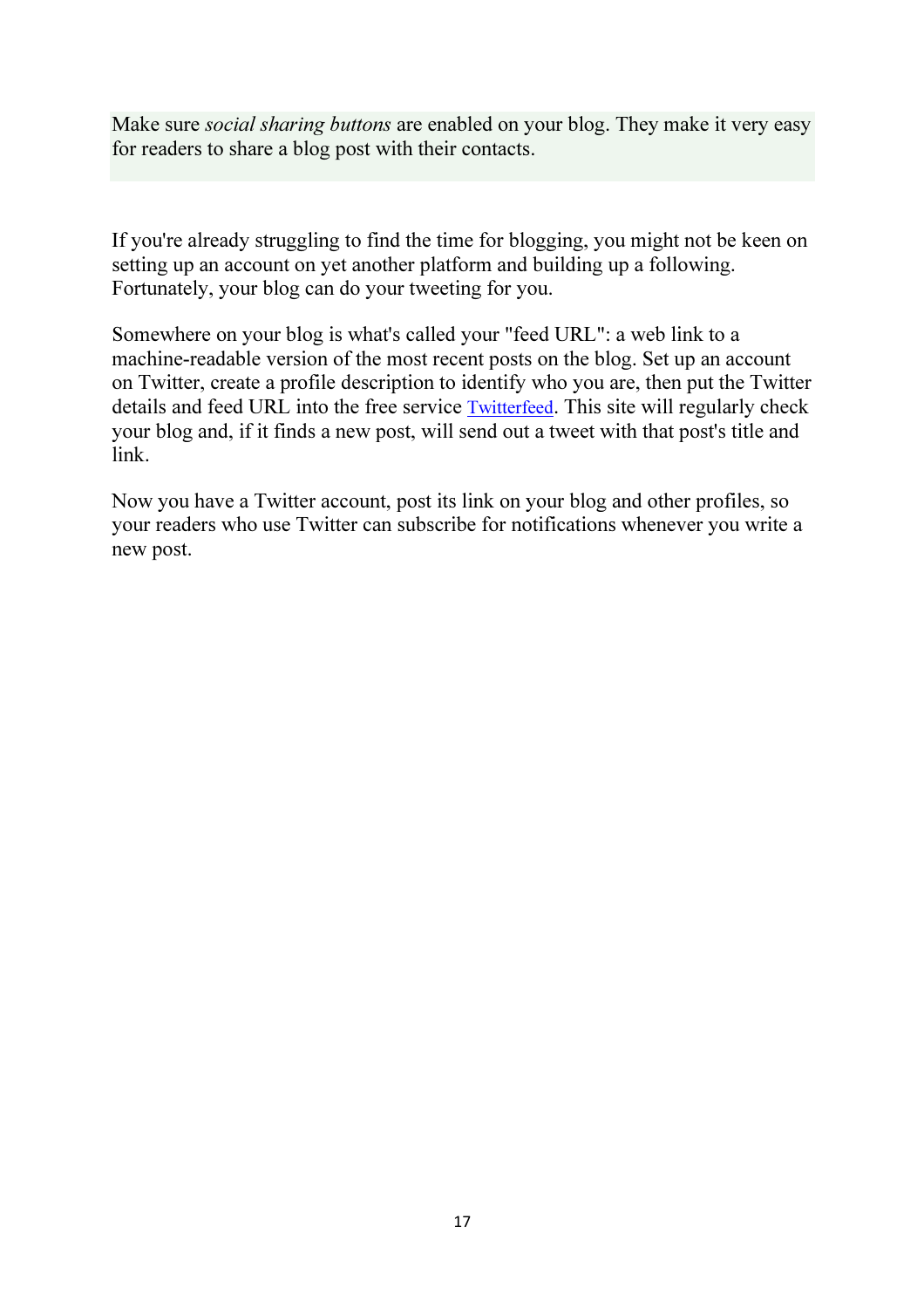## 6. Risks

In the early years of the 21st century, blogging was seen as a risky proposition that, at best, would take away from the time you spend on your research and teaching. Since then, universities and scholarly societies have taken on blogs and social media more generally as a way to engage all sorts of audiences.

Regular blogging does not seem to have hurt the careers of **Paul Krugman** or Yanis Varoufakis. It has not apparently diminished the influence of Mariana Mazzucato or Larry Summers. The enthusiasm for blogging amongst popular authors including Tim Harfordand David Smith suggests that sharing small, topical pieces of your writing does not hurt book sales either.

The change in academic attitudes is best exemplified by the Impact Blog at the LSE. Originally intended as a short-term project about the impact of social sciences, it has become a focal point for discussion about the process of scholarly publication in many different disciplines, including lots of advice and opinion about academic blogging itself.

The biggest risk is of *non-involvement*; of being invisible in this open, fast-moving space where public discussion and scholarly discussion of your subject overlap. Still, there are some potential downsides to consider before you leap fully into blogging.

#### Effect on your job, or your next job

People have lost jobs as a consequence of what they have written on their blogs, even if they have taken care not to refer directly to their employers and have blogged under pseudonyms. You should bear in mind that your current or any prospective future employer may find your blog online and take it into account when assessing your employability.

#### Relationship with your institution

If your blog is set up within a Virtual Learning Environment or an institutional blog hosting service, it will be clear that you will be writing as a member of your university or college. This means that you will be subject to the relevant code of conduct or appropriate use of computing resources policy for your institution. While few institutions have a policy specifically to cover blogging, should you feel restricted by any limits these policies place upon your writing, you may wish to blog outside the confines of the IT systems provided for you by your institution.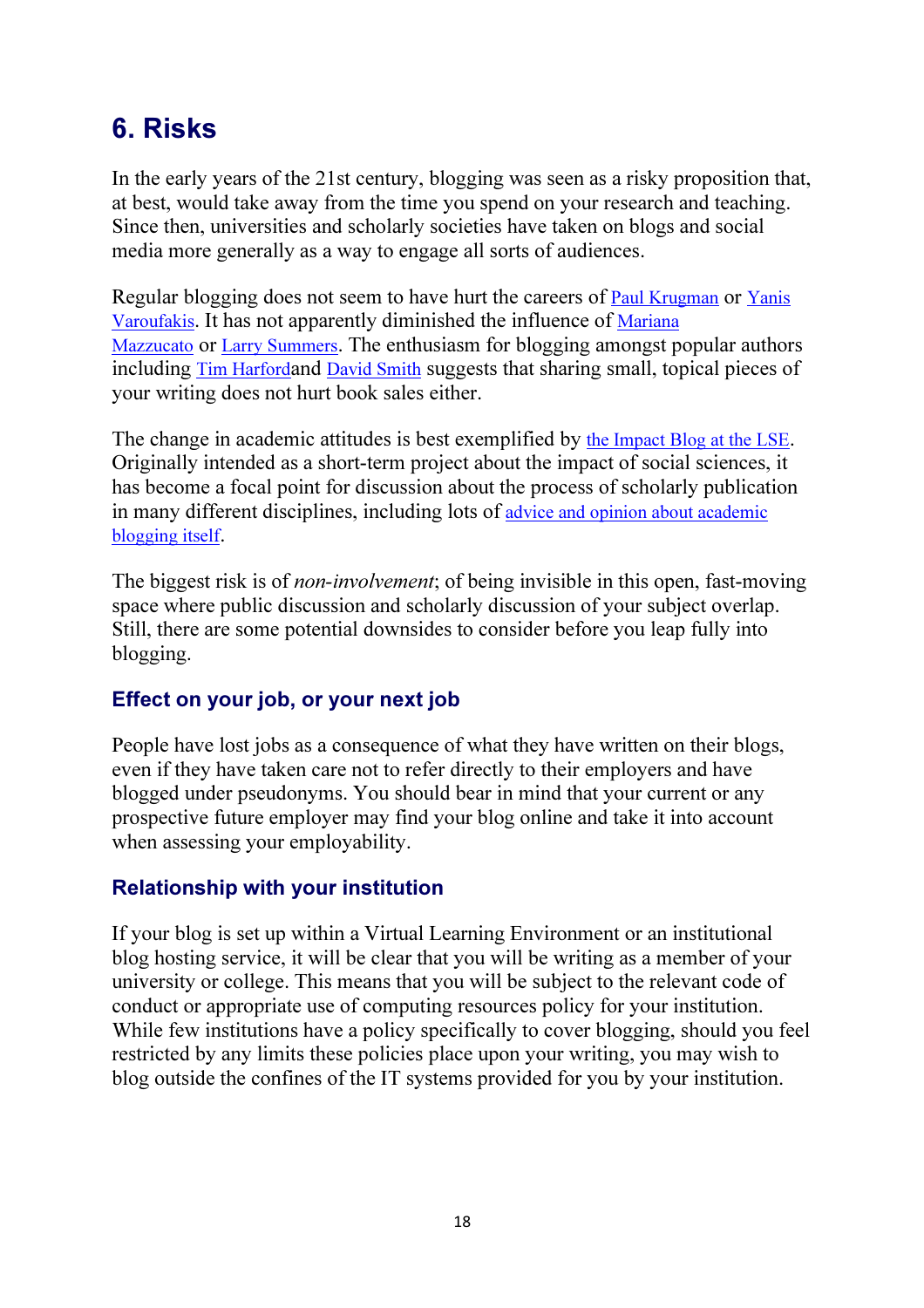#### Intellectual property

A blog may be a useful forum for floating new ideas, theories or areas of research, but it is not usually a formal project output. It is not clear whether ideas expressed or published on a blog, are covered by the same rules and regulations as a book, article or other output produced while you are an employee of an institution or being funded by a research grant.

Republication of your posts on other sites may be something you want to prevent, or something to actively encourage, so long as you are given credit and a link. Put a copyright statement or a Creative Commons licence prominently on your blog so readers know which further uses of the text are allowed.

### Blog ethics

Blogs come with their own set of social rules or blog etiquette. For example, any online source cited or quoted in your posts should be acknowledged with a link. Retrospectively editing a blog entry is frowned on, as this may make some of the comments users have posted to your initial article look out of place. Consider using strikeout formatting (like this) to show edits or make additions to the bottom of a post to show how your views may have evolved.

#### **Comments**

The default setting for most blogs is to allow comments from readers. While this can lead to fruitful interactions, debate and links to useful further resources, like any open form of conversation, it can lead to inappropriate or offensive comments and Internet marketers will try to "spam" your blog with vacuous comments linking to their sites. Blogging software has tools to defend against most spam, as explained in an earlier section.

You may wish to investigate the security options in your blogging software. You could require readers to register before posting a comment to your blog, or hold comments in a queue for your approval before they are published.

#### Other legal issues

The Electronic Frontier Foundation has produced a Legal Guide For Bloggers, which looks at some of the key legal issues that affect blogs. However, it should be remembered that this has been written from an American perspective and therefore some of the advice would not necessarily apply elsewhere. Also, this is an area of law that is developing all the time, so what may be true today could be changed by a new piece of legislation in the near future.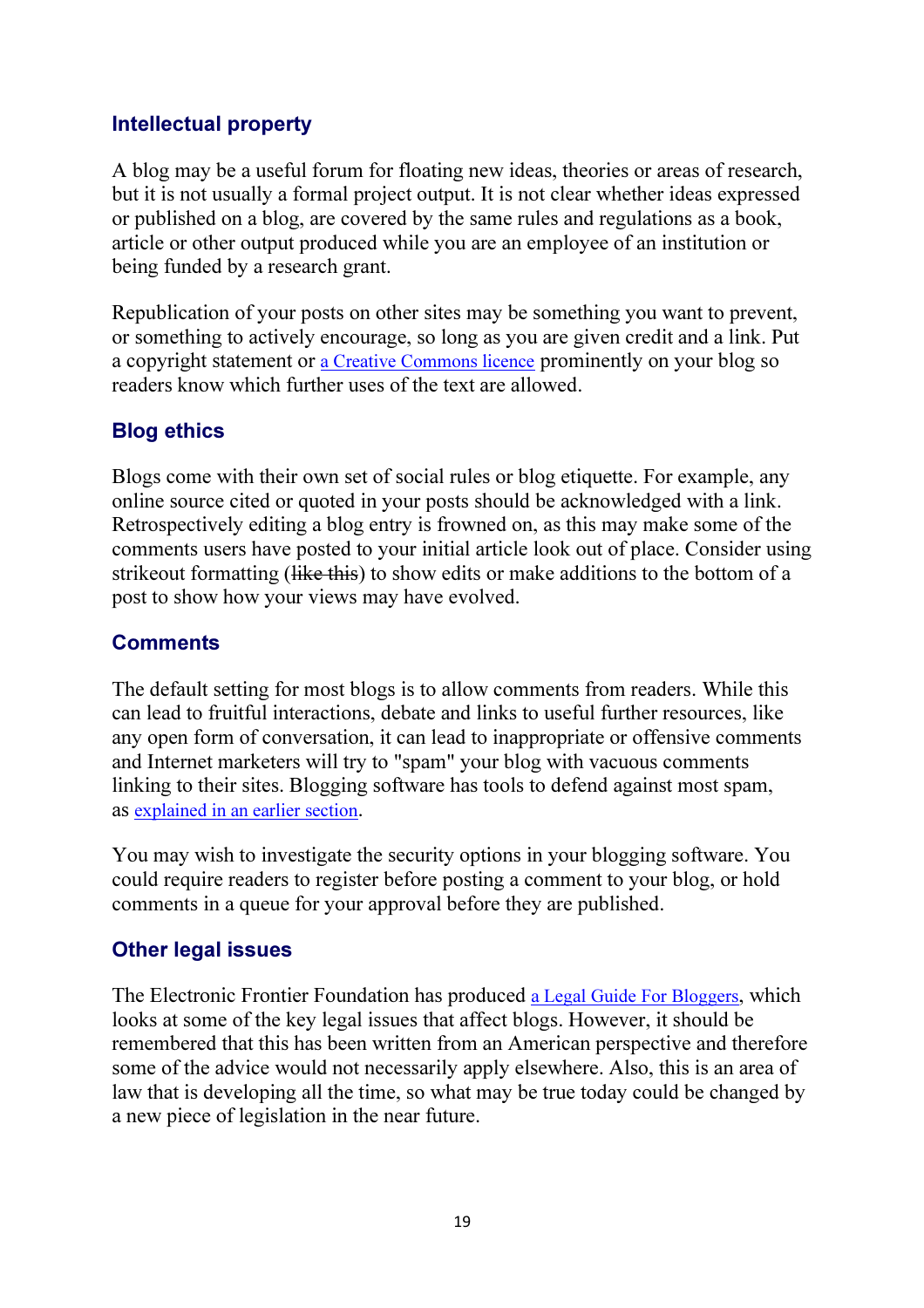#### **References**

- Bloggers need not apply / Ivan Tribble Chronicle of Higher Education 8 July 2005
- Blogging theory / Jodi Dean (2006)
- Blogging while untenured and other extreme sports / Christine Hurt, Tung Yin (2006)
- Confessions of a scholar blogger / Daniel Drezner (2005) University of Chicago Magazine, v. 97, issue 3
- Serious bloggers / Jeff Rice Inside Higher Education 20 February 2006
- The relationship of blogging to academic work / N Pepperell (2005)
- By the blog: academics tread carefully / Zoe Corbyn Times Higher Education, 9 October 2008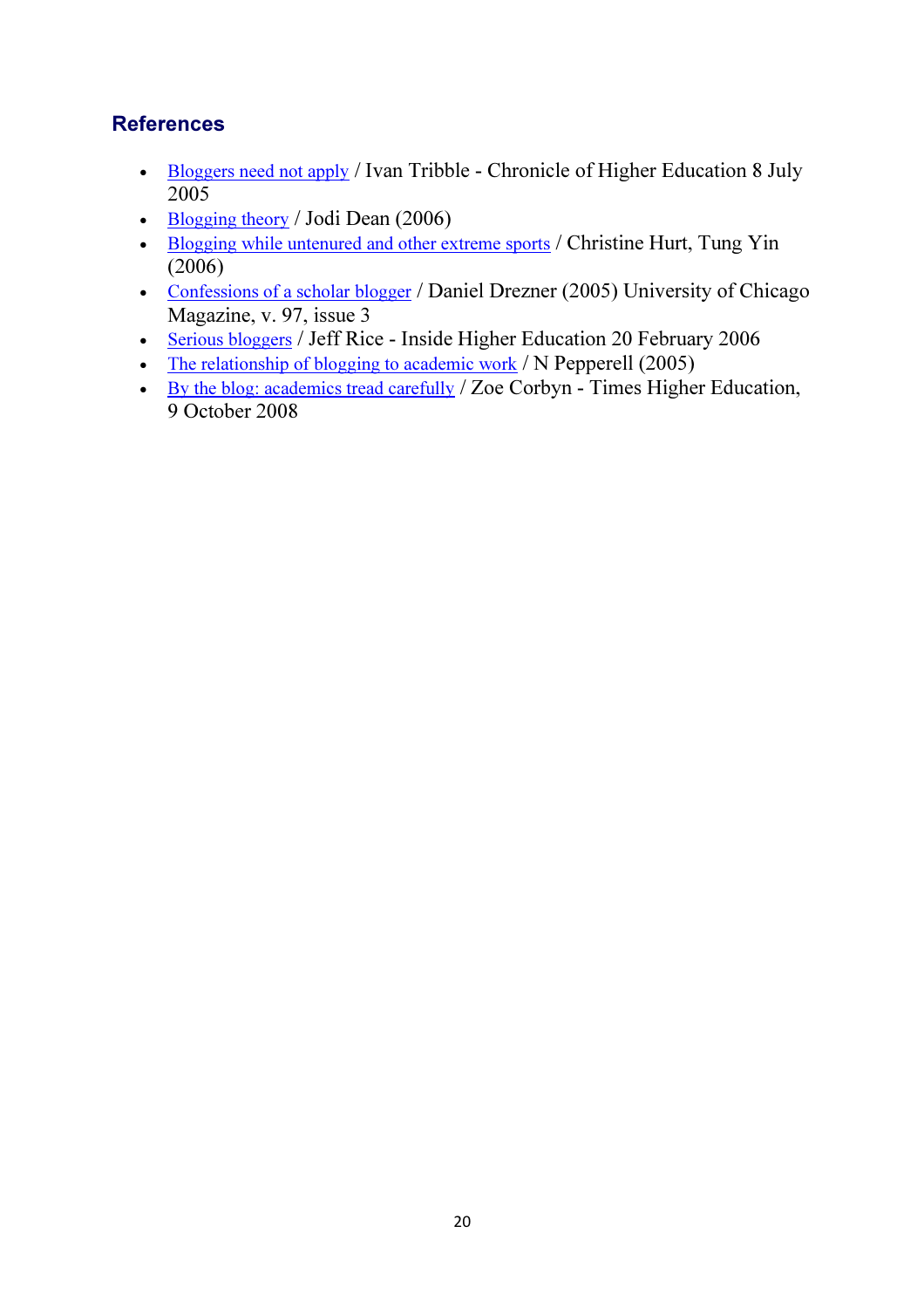## 7. Uses for Economics

Henry Farrell is an Assistant Professor at the Department of Political Science and the Elliott School of International Affairs of George Washington University, and he is also one a group of scholars who contribute to the Crooked Timber blog. He has identified five uses of blogs within the classroom:

- replacing standard class web pages
- professor-written blogs which cover interesting developments that relate to the theme of the course
- organization of in-class discussion
- organization of intensive seminars where students have to provide weekly summaries of the readings
- requiring students to write their own blog posts as part of their grade

Canadian learning technologist Stephen Downes has expanded on these uses in an article for the EDUCAUSE Review.

But what is the potential for blogging in Economics teaching? Steve Greenlaw of the University of Mary Washington explores the broader role of technology in teaching via his blog Pedablogy: musings on art and craft of teaching.

A series of specific examples are presented below:

#### Replacing standard class web pages

Have you ever struggled to craft your own course website? It can be a valuable aid, enabling you to post suggested readings, set tasks / exercises / assignments or just remind students when they are expected to turn up for lectures. Using a blog can let you concentrate on adding the information, rather than having to learn additional IT skills.

This is something that Tim Kochanski at the University of Alaska Southeast successfully trialled. He created a blog as part of a four-week class on introductory economics. He was keen to investigate a low-cost alternative to using his institutional course management system (Blackboard). He found that the journal format of a blog, as well as other features provided a valuable resource to help guide his students through a semester of economics. A detailed case study is available in the Economics Network's Ideas Bank.

#### Professor-written blogs which cover interesting developments that relate to the theme of the course

You may already be finding things online that are relevant to your teaching. A blog can enable you to bring these resources together, comment on them and organise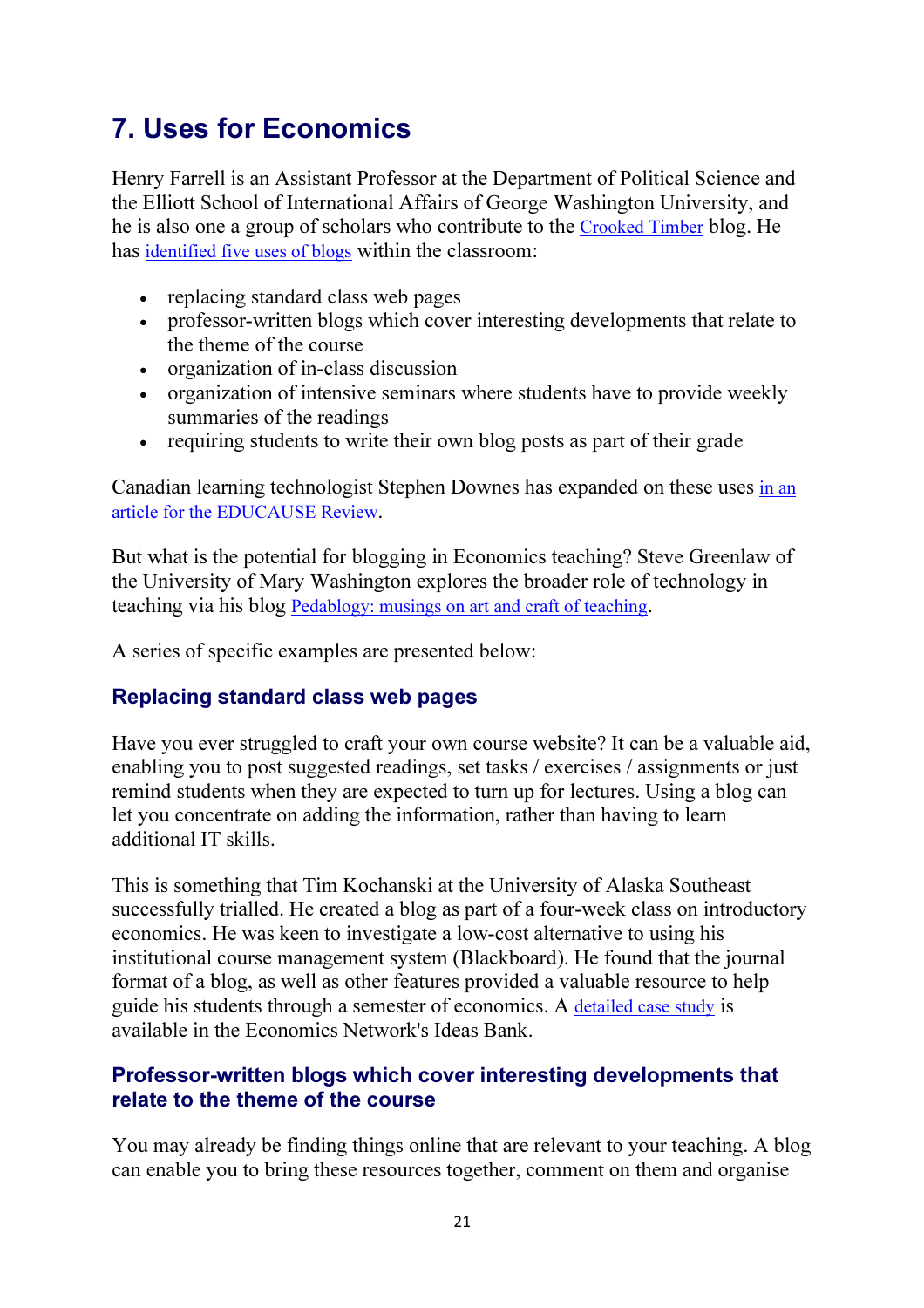them in a manner which may be helpful to your students. You may want to try and make the theoretical aspects of what you are teaching meaningful in a broader context, by highlighting items of topical interest.

The Tutor2u website is a good example of this. It offers a range of subject-specific blogs. Geoff Riley (Head of Economics at Eton College) maintains the Economics Blog and provides a regular commentary on economics issues and trends. Although the primary target audience is secondary school students some of the resources could be useful in first year undergraduate courses on introductory economics.

#### Organization of in-class discussion or seminars

You may have experimented in the past with discussion boards and found that they can produce useful dialogues. Opening up this process with a group blog can enable students to post items, comment on them, get to know each other and even answer their own questions. You may get contributions from students who find face-to-face discussion difficult, but who find online communication more suited to their learning style.

David Tufte manages an 'Economics Classes Blog' at Southern Utah University:

His students regularly post items of interest and ask thought provoking questions. Tufte then invites his students to offer their feedback/analysis on that particular economics issue, by placing comments on the blog, where he occasionally offers comments of his own to relate the items to ideas he has mentioned in class.